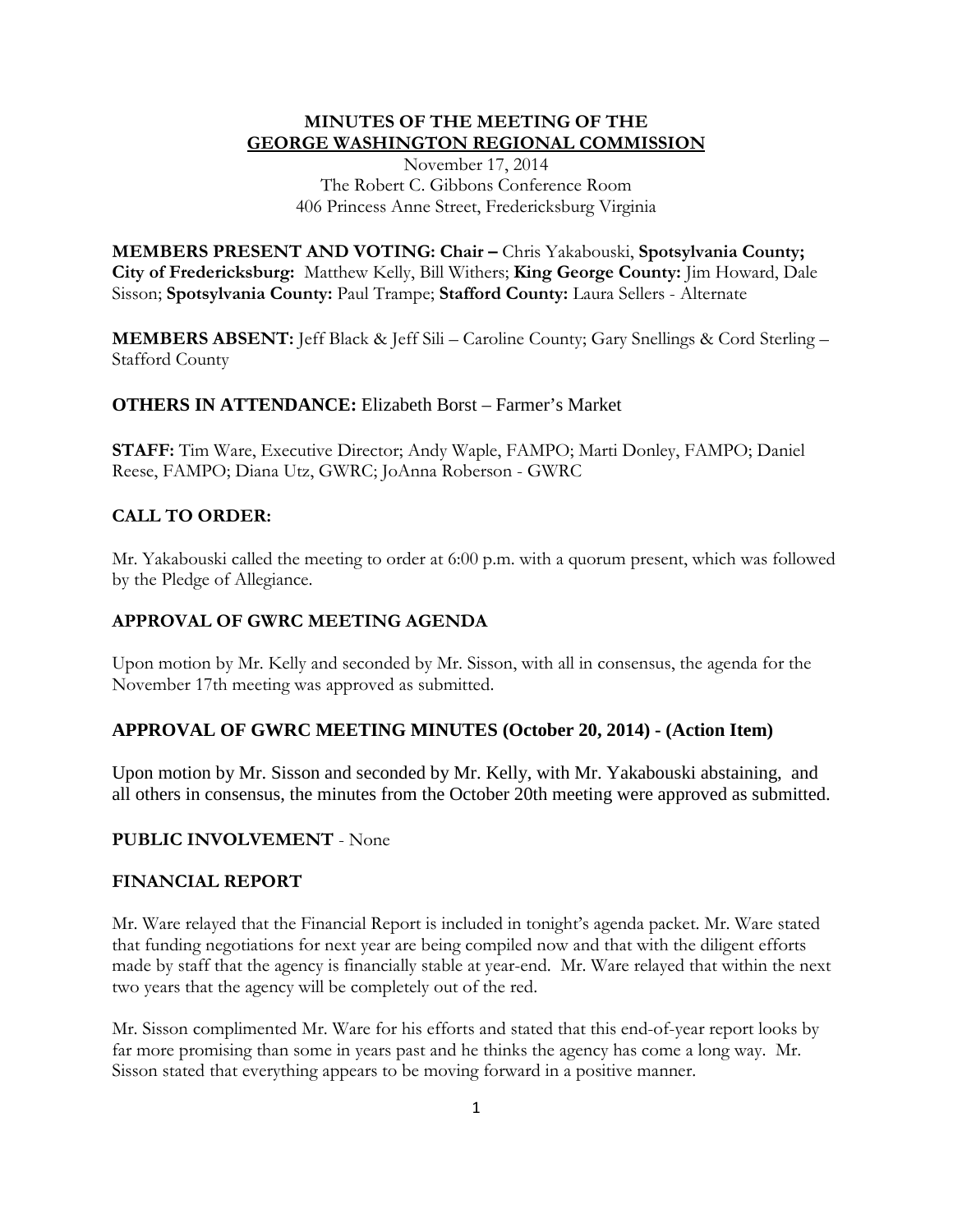### **EXECUTIVE DIRECTOR'S REPORT**

Mr. Ware advised that there will be a Broadband meeting held tomorrow at GWRC and three providers will be providing presentations on options the region can consider. Mr. Sisson asked that Mr. Ware forward copies of each of the presentations to all of the commission members.

Mr. Ware relayed that he would be leaving today for a conference in Little Rock and that there is no December Commission meeting scheduled. Mr. Ware did advise however that on December 17<sup>th</sup> at 2:00 p.m. there is an Outdoor Plan meeting scheduled.

## **OLD BUSINESS:**

### a.) Farmer's Market Grant Opportunity - Ms. Elizabeth Borst

Ms. Borst advised that the AFID Grant outline focuses more interest on impacts of an enhanced agricultural sales opportunity and less interest on education and advocacy. Ms. Borst stated that the grant the Farmer's Market is interested in pursuing will be a multi-jurisdictional planning grant application for PD16. The requested grant amount that would be considered is \$35,000; that also requires a 100% direct jurisdictional match.

Mr. Howard inquired as to whether this grant would result in new agricultural developments. Ms. Borst stated that no new developments are planned but just request to enhance and increase what is already here.

Mr. Sisson stated that it was his understanding that the local jurisdictional matches could be in-kind matches in lieu of direct financial matches from the local jurisdictions. Ms. Borst stated that in order for the State to make an AFID investment into a community that AFID does require 100% match from the localities. Ms. Borst stated that this match demonstrates that the localities prioritize and support local and regional agricultural developments. Ms. Borst stated that 50% of the match can come from current salaries for the market managers and program leaders; GWRC dues; support from VCE offices, etc. and then 50% must be a direct financial locality match.

Mr. Ware relayed that the 50% grant match will also encompass a two-year time frame that would lessen the local matches annually from each jurisdiction.

The question was asked if a decision had to be made tonight & if not, would the region be in jeopardy of losing the grant application consideration status. Ms. Borst stated that the grant in question is a rolling grant and is designed to keep the current work being done moving forward. Mr. Ware stated that the region is not in peril of losing the money.

It was consensus from the Commission that no action be taken on this request tonight and that additional information regarding the grant process; the actual jurisdictional funding that would be required; etc. be brought back before this group for further review.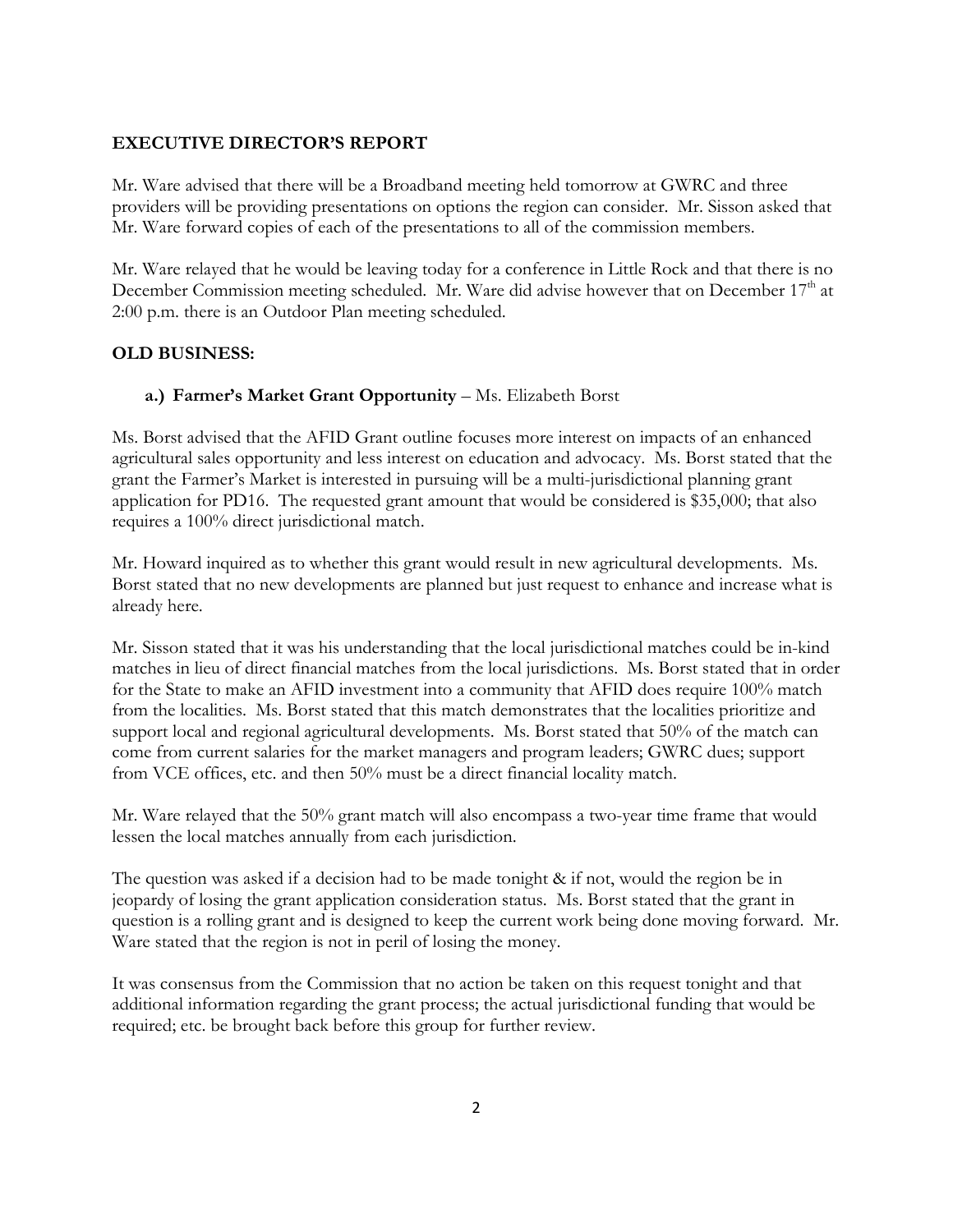#### **b.) PD16 Commuter Parking Data** – Ms. Diana Utz, GWRC

Ms. Utz stated that she was asked to provide current park & ride lot utilization data on the park & ride lots located within the region at the October meeting. Ms. Utz stated that Mr. Kelly had asked if the region is on track for the future growth that will occur within the Long Range Transportation Plans. Mr. Waple stated that FAMPO is on track with this and has projected the need for an additional 10,000 park & ride spaces across the region by 2040. Mr. Kelly stated that he thought it was time that the commission begin looking for increased leased parking lot spaces in lieu of building new park & ride lot locations.

Ms. Utz advised that currently there is still some room remaining within the region to accommodate future growth; however, active slug lines can quickly fill up an existing park & ride lot. Ms. Utz stated that data has shown the biggest need for new park & ride lots are on the major corridors – specifically the Route 3 East corridor and the Route 1 corridor.

Mr. Kelly stated that he felt there needs to be better coordination between the local planning departments to ensure that as a region everyone is aware that this is going to be an immediate need in the very near future. Mr. Waple relayed that FAMPO staff works consistently with the planning representatives from each locality as well as VDOT staff when the LRTP is being compiled. Mr. Waple also relayed that a member from each jurisdiction's planning department serves as an active member on the FAMPO Technical committee.

Ms. Utz gave the following re-cap on the Park & Ride lots within the region:

#### **Caroline County**

Carmel Church VDOT Lot  $-40$  spaces with roughly 30 empty spaces  $-$  this lot is Extremely under utilized

Ladysmith Professional Building – 25 leased spaces; 80% utilization rate – lot is Overbooked

## **King George County**

Route 301 Corridor at the Welcome Center  $-40$  spaces; 15% utilization rate  $-$  lot is Under utilized

#### **Spotsylvania County**

Route 1 & I95 Corridor at Route 208 Houser Drive – 805 spaces; 68% utilization Rate – lot had 200 empty spaces on day of count

Route 3 Corridor – Rt. 3 West lot at Gordon Road – 700 spaces; 80% utilization Rate – recent expansion ongoing that will add an additional 800 new spaces

Route 3 Corridor – Rt. 3 Salem Church – 672 spaces; 96% utilization rate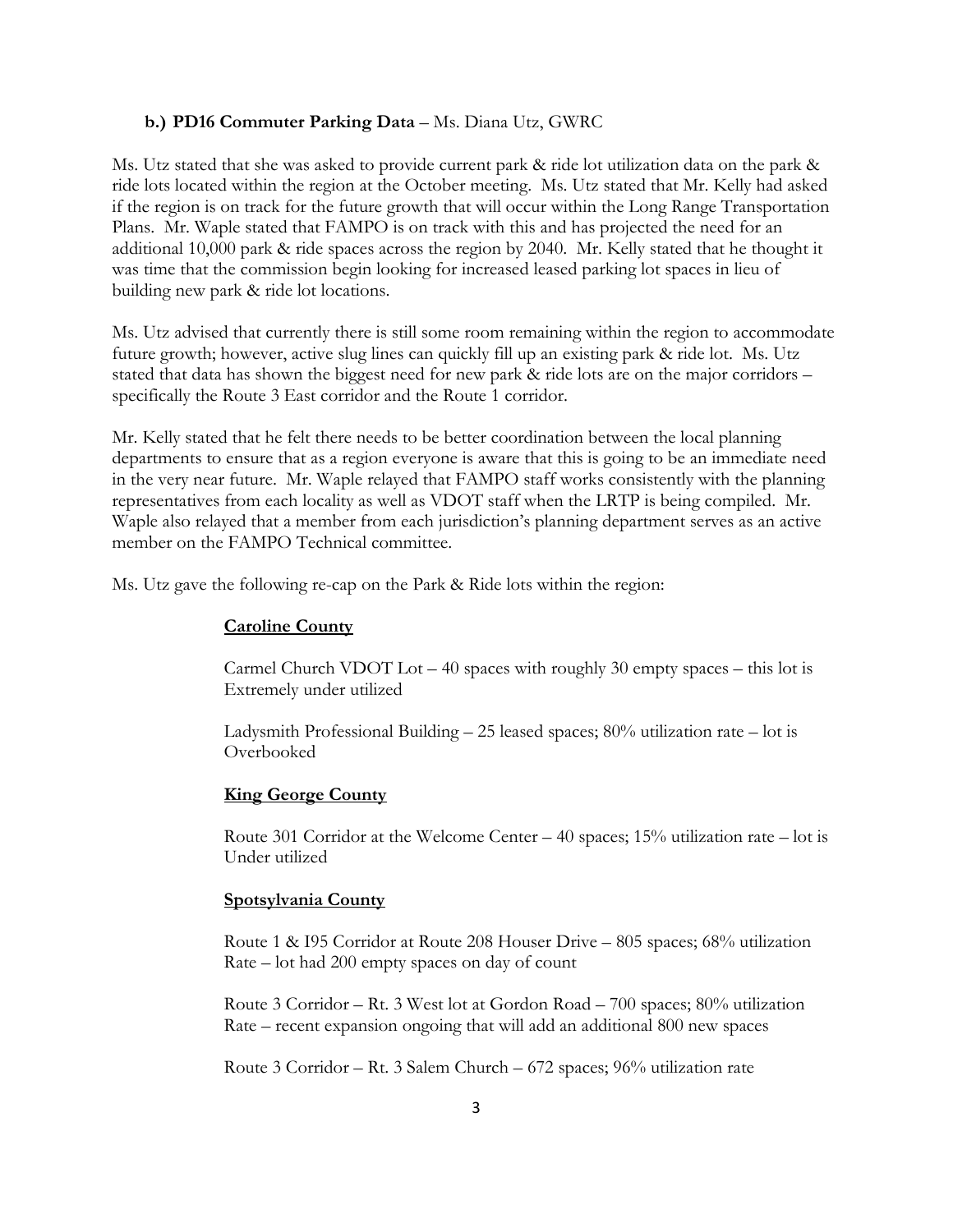Rt. 2 Corridor – Fredericksburg Field House – used to supplement Dahlgren Commuters – 60 leased spaces; 80% utilization rate

#### **Stafford County**

Route 1 & I95 Corridor at Route  $17 - 1,024$  spaces; 54% utilization rate – Definitely has room that could be utilized

Route 630 – 534 spaces; 86% utilization rate

Route 610 Mine Road – 740 spaces; 99% utilization rate – lot completely full

Route 610 Staffordboro  $-1,890$  spaces; 50% utilization rate  $-$  lot definitely has Options for additional utilization

Ms. Utz advised that there are plans for an additional 1,000 parking spaces to be built on the Route 610 corridor in Garrisonville.

Chatham Heights – 30 leased spaces; 80% utilization rate

Claiborne Run – 15 leased spaces; 50% utilization rate

Ms. Utz stated that there is a proposed new commuter lot on the Route 3 East Corridor included in the current Six-Year Plan and \$100,000 is allocated as a place holder in FY19 – currently CMAQ is being utilized for payment of the leased spaces.

Ms. Utz advised that she also got with VRE to obtain the data maintained by them on the VRE Commuter lots and the utilization in these areas are as follows:

Fredericksburg – 810 spaces; 83% utilization rate

Spotsylvania – 1,500 spaces to be constructed – utilization to be determined

Stafford – Brooke Station – 727 spaces; 82% utilization rate Stafford – Leeland Station – 1,029 spaces; 90% utilization rate

In summary, Ms. Utz relayed that there are 13 commuter lots, either VDOT owned and/or GWRC leased within the FAMPO region. There are a total of 6,575 spaces available and currently we have 1,998 empty spaces. There is an 800+ expansion project & a 1,000+ expansion project planned respectively on Route 3 at Gordon Road and Route 610 in Stafford. Regarding VRE, currently there are 2,566 total spaces regionally with 355 empty spaces & a 1,500 proposed lot being constructed in Spotsylvania County.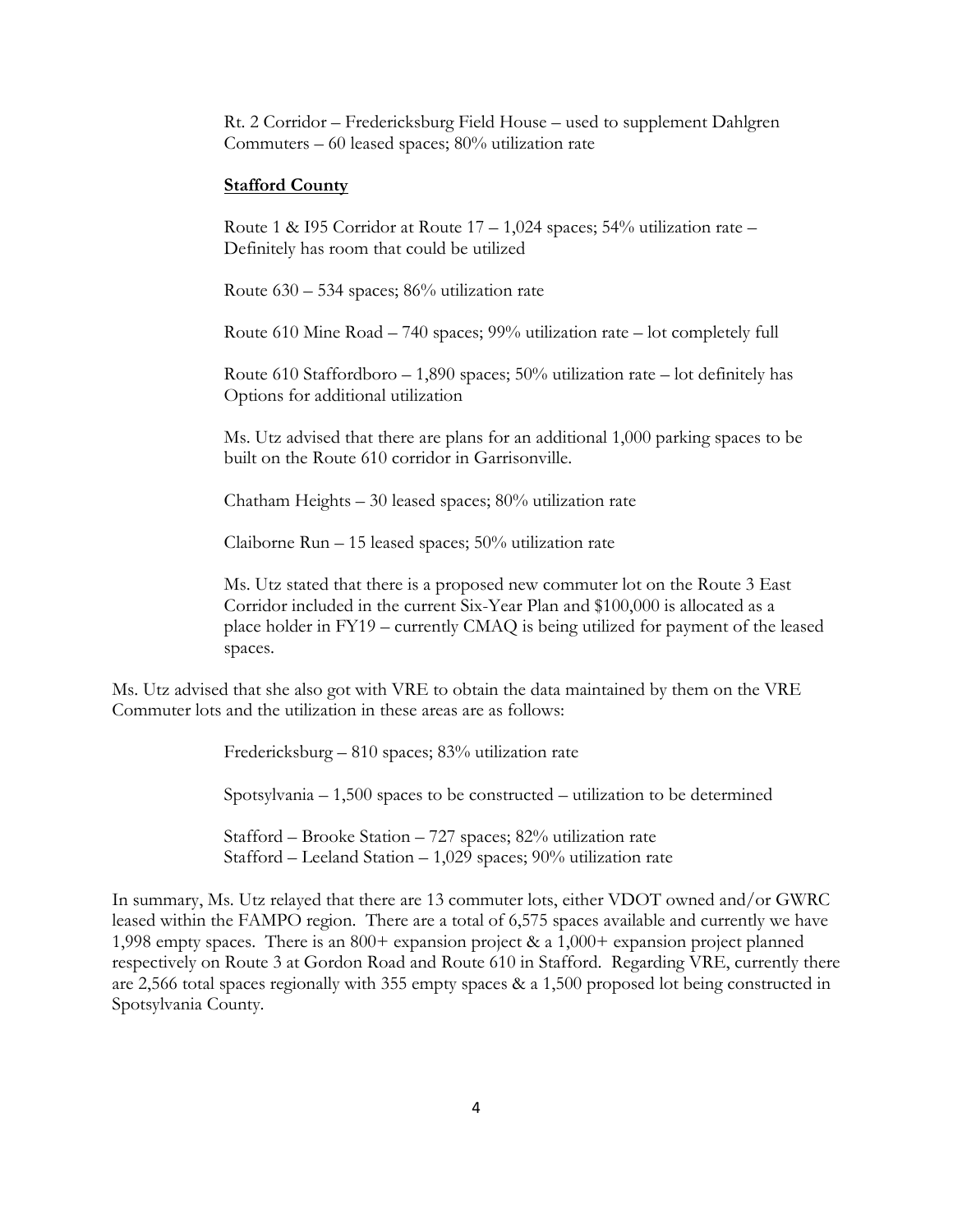### **NEW BUSINESS:**

### **a.) GWRC Annual Audit** – Mr. Michael Aukamp

Mr. Aukamp stated that this year in Virginia their agency now has 10 different PDC's as clients. Mr. Aukamp stated that previously GWRC used quick books for their recordkeeping data. Mr. Aukamp stated that it was recommendation from the auditing company last year that GWRC convert over to a new program called the Grant Management System. Mr. Aukamp stated that this is the first full year that GWRC has used the new program.

Mr. Aukamp stated that he was happy to report the following findings from the audit just recently completed for GWRC:

GWRC received no unqualified opinions which means there were no changes needed GWRC received the highest level of scoring given to a respective agency GWRC received no compliance issues GWRC received no audit findings & records were noted, recorded, & available in a very efficient manner GWRC received a clean audit & no additional comments or recommended changes were noted

Mr. Aukamp stated that the audit results from three years ago reflected a \$300,000 deficit and even though now should the agency close tomorrow a deficit remains. However, the deficit now is \$5,600 so Mr. Aukamp relayed that good efforts have been made to re-organize and get the agency back to a solid financial standing.

Mr. Sisson complimented Mr. Ware and the staff at GWRC for the positive efforts made and thanked everyone for their efforts to rectify the agency's financial situation. Upon motion by Mr. Kelly & seconded by Mr. Sisson, with all in consensus, the 2014 audit report was approved as submitted.

# **b.) Approval of GWRC Resolution No. 15-05, Establishing the 2015 George Washington Regional Commission Meeting Schedule** – Mr. Tim Ware

Mr. Ware advised that the 2015 GWRC meeting schedule dates are included in tonight's agenda packet. Mr. Ware stated that the meetings will be held at 6:00 p.m. at GWRC on the third Monday of each month for the following months: January 26<sup>th</sup>; February 23<sup>rd</sup>; March 16<sup>th</sup>; April 20<sup>th</sup>; June  $15<sup>th</sup>$ ; July 20<sup>th</sup>; September 21<sup>st</sup>; October 19<sup>th</sup>; & November 16<sup>th</sup>. The meeting for May, will be held on the second Monday, May 11<sup>th</sup>, as Mr. Ware will be attending an annual conference on Monday, May  $18^{\text{th}}$ .

Upon motion by Mr. Kelly and seconded by Mr. Sisson, with all in consensus, Resolution No. 15-03 was adopted.